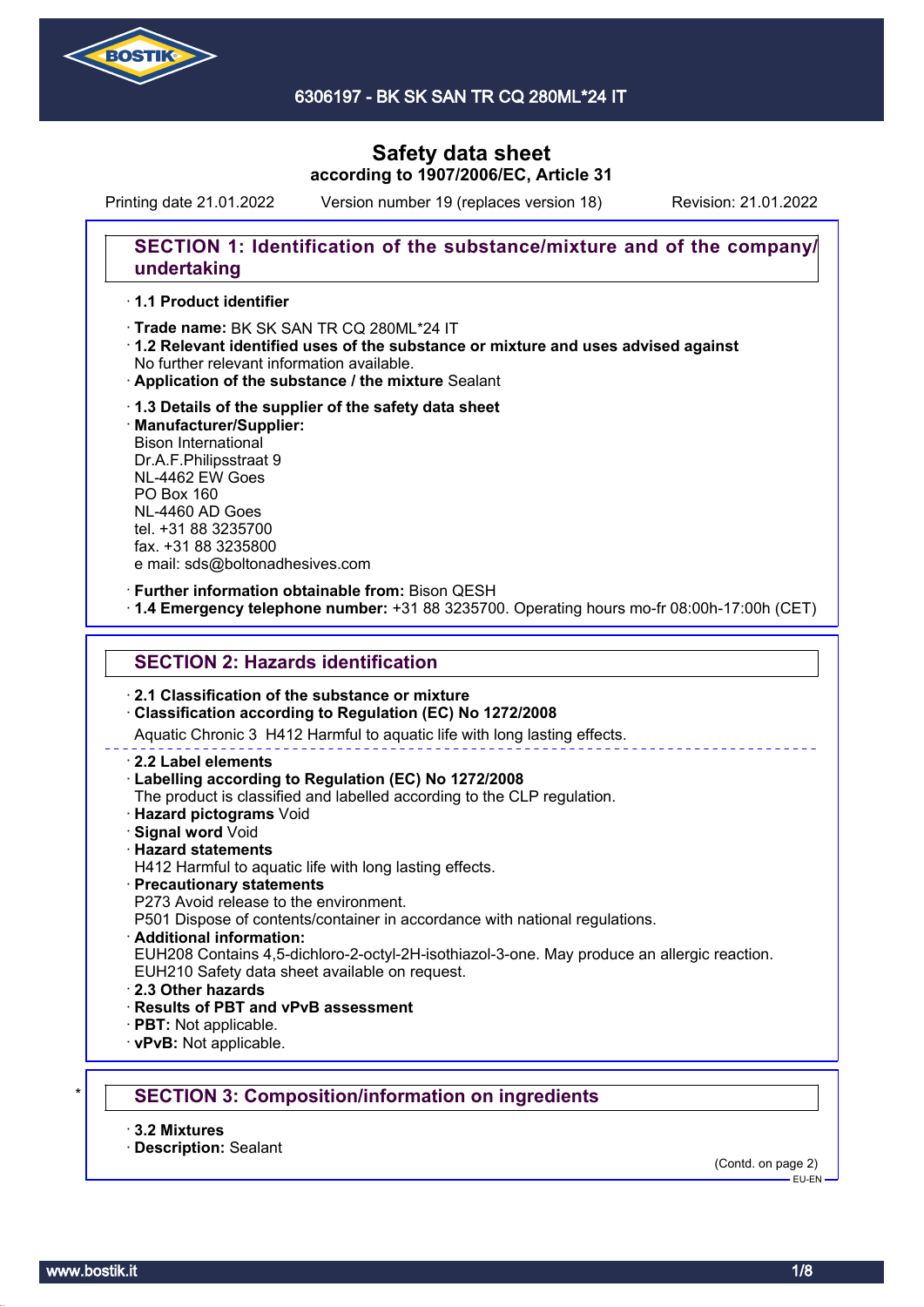

Printing date 21.01.2022 Version number 19 (replaces version 18) Revision: 21.01.2022

Skin Sens. 1B; H317: 0.03 %

≤ C < 0.03 %

#### **Trade name: BK SK SAN TR CQ 280ML\*24 IT**

(Contd. of page 1) · **Dangerous components:** EC number: 932-078-5 Reg.nr.: 01-2119552497-29 Hydrocarbons, C13-C23, n-alkanes, isoalkanes, cyclics, < 0.03% aromatics Asp. Tox. 1, H304 10-25% CAS: 64359-81-5 EINECS: 264-843-8 Index number: 613-335-00-8 Reg.nr.: 01-2119822700-58 4,5-dichloro-2-octyl-2H-isothiazol-3-one Skin Corr. 1B, H314; ♦ Aquatic Acute 1, H400; Acute Tox. 4, H302; Skin Sens. 1, H317; STOT SE 3, H335 Specific concentration limits: Skin Sens. 1; H317: C ≥ 0.03 % Skin Sens. 1A; H317: 0.03 % ≤ C < 0.03 %  $50.03%$ 

· **Additional information:** For the wording of the listed hazard phrases refer to section 16.

### **SECTION 4: First aid measures**

- · **4.1 Description of first aid measures**
- · **General information:** No special measures required.
- · **After inhalation:**
- Supply fresh air; consult doctor in case of complaints.
- No special measures required.
- · **After skin contact:** Generally the product does not irritate the skin.
- · **After eye contact:** Rinse opened eye for several minutes under running water.
- · **After swallowing:** If symptoms persist consult doctor.
- · **4.2 Most important symptoms and effects, both acute and delayed** No further relevant information available.
- · **4.3 Indication of any immediate medical attention and special treatment needed** No further relevant information available.

## **SECTION 5: Firefighting measures**

- · **5.1 Extinguishing media**
- · **Suitable extinguishing agents:** Use fire extinguishing methods suitable to surrounding conditions.
- · **5.2 Special hazards arising from the substance or mixture**
- No further relevant information available.
- · **5.3 Advice for firefighters**
- · **Protective equipment:** No special measures required.

### **SECTION 6: Accidental release measures**

- · **6.1 Personal precautions, protective equipment and emergency procedures** Not required. · **6.2 Environmental precautions:**
- Do not allow product to reach sewage system or any water course.

Inform respective authorities in case of seepage into water course or sewage system. Do not allow to enter sewers/ surface or ground water.

(Contd. on page 3)

EU-EN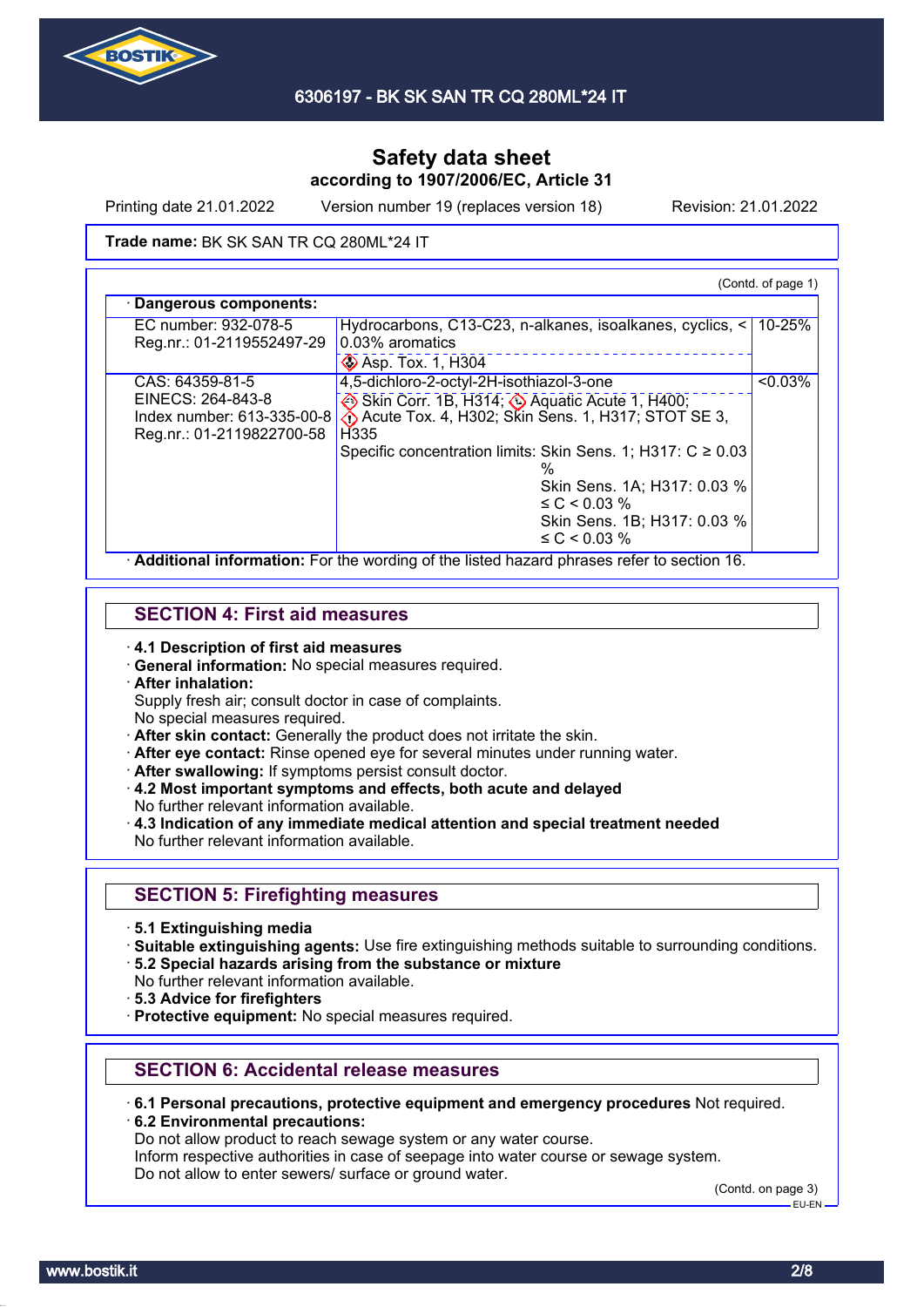

6306197 - BK SK SAN TR CQ 280ML\*24 IT

# **Safety data sheet according to 1907/2006/EC, Article 31**

Printing date 21.01.2022 Version number 19 (replaces version 18) Revision: 21.01.2022

(Contd. of page 2)

### **Trade name: BK SK SAN TR CQ 280ML\*24 IT**

· **6.3 Methods and material for containment and cleaning up:**

Send for recovery or disposal in suitable receptacles.

Absorb with liquid-binding material (sand, diatomite, acid binders, universal binders, sawdust).

· **6.4 Reference to other sections**

See Section 7 for information on safe handling.

See Section 8 for information on personal protection equipment.

See Section 13 for disposal information.

# **SECTION 7: Handling and storage**

· **7.1 Precautions for safe handling** No special precautions are necessary if used correctly. · **Information about fire - and explosion protection:** No special measures required.

· **7.2 Conditions for safe storage, including any incompatibilities**

· **Storage:**

· **Requirements to be met by storerooms and receptacles:** No special requirements.

- · **Information about storage in one common storage facility:** Not required.
- · **Further information about storage conditions:** None.
- · **Storage class:** 12
- · **7.3 Specific end use(s)** No further relevant information available.

## **SECTION 8: Exposure controls/personal protection**

- · **8.1 Control parameters**
- · **Ingredients with limit values that require monitoring at the workplace:**

The product does not contain any relevant quantities of materials with critical values that have to be monitored at the workplace.

- · **Additional information:** The lists valid during the making were used as basis.
- · **8.2 Exposure controls**
- · **Appropriate engineering controls** No further data; see item 7.
- · **Individual protection measures, such as personal protective equipment**
- · **General protective and hygienic measures:**

The usual precautionary measures are to be adhered to when handling chemicals. Wash hands before breaks and at the end of work.

- · **Respiratory protection:** Not required.
- · **Hand protection**

The glove material has to be impermeable and resistant to the product/ the substance/ the preparation.

Selection of the glove material on consideration of the penetration times, rates of diffusion and the degradation

· **Material of gloves**

Recommended thickness of the material: > 0,12 mm Nitrile rubber, NBR

· **Penetration time of glove material**

For the mixture of chemicals mentioned below the penetration time has to be at least 10 minutes (Permeation according to EN 374 Part 3: Level 1).

(Contd. on page 4) EU-EN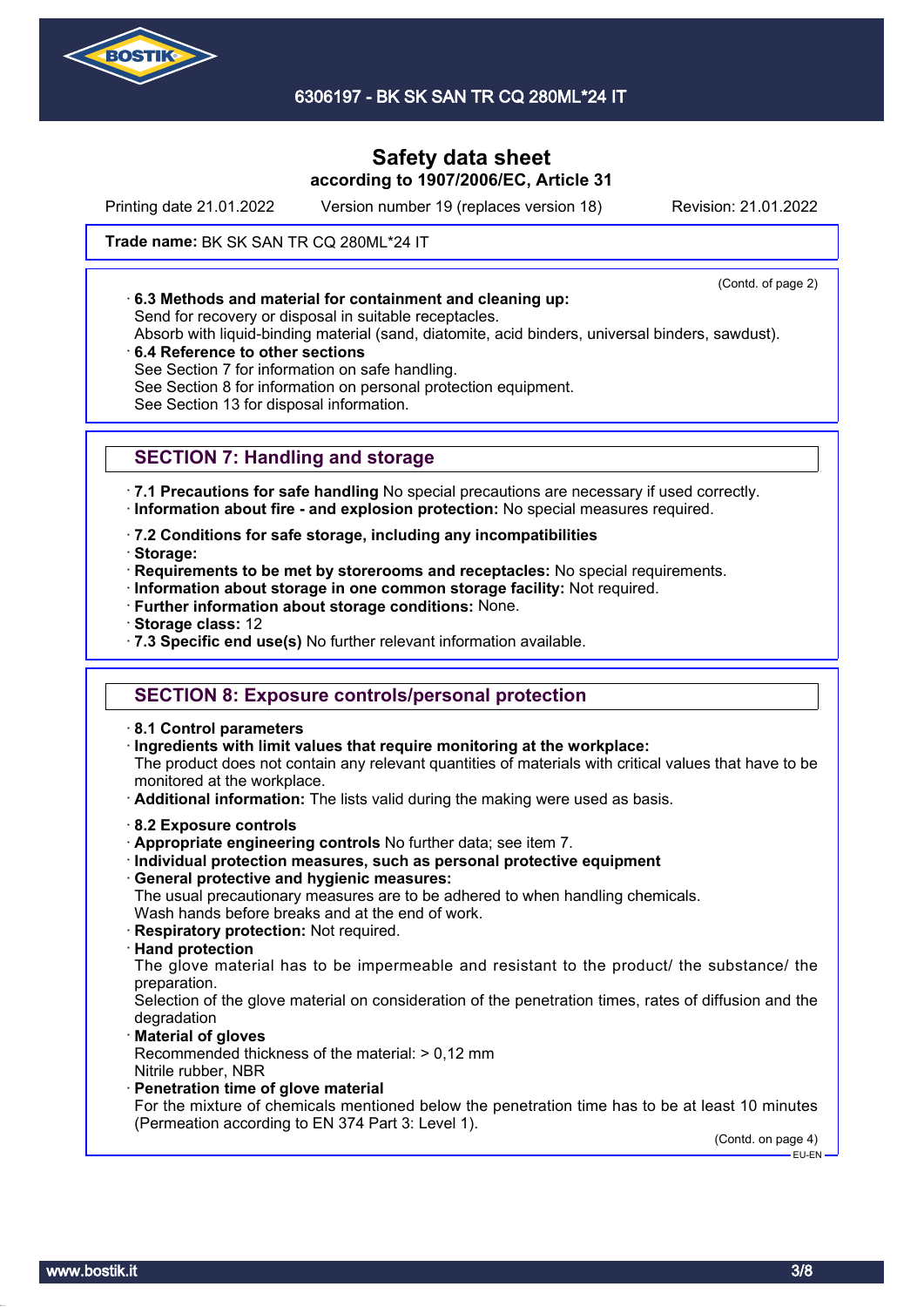

Printing date 21.01.2022 Version number 19 (replaces version 18) Revision: 21.01.2022

(Contd. of page 3)

**Trade name: BK SK SAN TR CQ 280ML\*24 IT** 

· **Eye/face protection** Goggles recommended during refilling

| 9.1 Information on basic physical and chemical properties |                                                    |
|-----------------------------------------------------------|----------------------------------------------------|
| <b>General Information</b>                                |                                                    |
| · Physical state                                          | Fluid                                              |
| · Colour:                                                 | According to product specification                 |
| · Odour:                                                  | Pungent                                            |
| Odour threshold:                                          | Not determined.                                    |
| · Melting point/freezing point:                           | Undetermined.                                      |
| Boiling point or initial boiling point and                |                                                    |
| boiling range                                             | 2230 °C                                            |
| · Flammability                                            | Not applicable.                                    |
| <b>Lower and upper explosion limit</b>                    |                                                    |
| · Lower:                                                  | Not determined.                                    |
| · Upper:                                                  | Not determined.                                    |
| · Flash point:                                            | Not applicable.                                    |
| · Auto-ignition temperature:                              | Product is not selfigniting.                       |
| Decomposition temperature:                                | Not determined.                                    |
| · pH                                                      | Not determined.                                    |
| · Viscosity:                                              |                                                    |
| Kinematic viscosity                                       | Not determined.                                    |
| Dynamic at 20 °C:                                         | 60000 mPas                                         |
| · Solubility                                              |                                                    |
| · water:                                                  | Not miscible or difficult to mix.                  |
| · Partition coefficient n-octanol/water (log              |                                                    |
| value)                                                    | Not determined.                                    |
| · Vapour pressure:                                        | Not determined.                                    |
| · Density and/or relative density                         |                                                    |
| · Density at 20 °C:                                       | $0.97$ g/cm <sup>3</sup>                           |
|                                                           | Not determined.                                    |
| <b>Relative density</b>                                   |                                                    |
| · Vapour density                                          | Not determined.                                    |
| · 9.2 Other information                                   | All relevant physical data were determined for the |
|                                                           | mixture. All non-determined data are not           |
|                                                           | measurable or not relevant for the                 |
|                                                           | characterization of the mixture.                   |
| · Appearance:                                             |                                                    |
| · Form:                                                   | Pasty                                              |
| · Important information on protection of health           |                                                    |
| and environment, and on safety.                           |                                                    |
| Ignition temperature:                                     | >370 °C                                            |
| <b>Explosive properties:</b>                              | Product does not present an explosion hazard.      |
| <b>Solvent content:</b>                                   |                                                    |
| · Solids content:                                         | 61.6%                                              |
| <b>Change in condition</b>                                |                                                    |
|                                                           | Not determined.                                    |
| <b>Evaporation rate</b>                                   |                                                    |

-<br>EU-EN-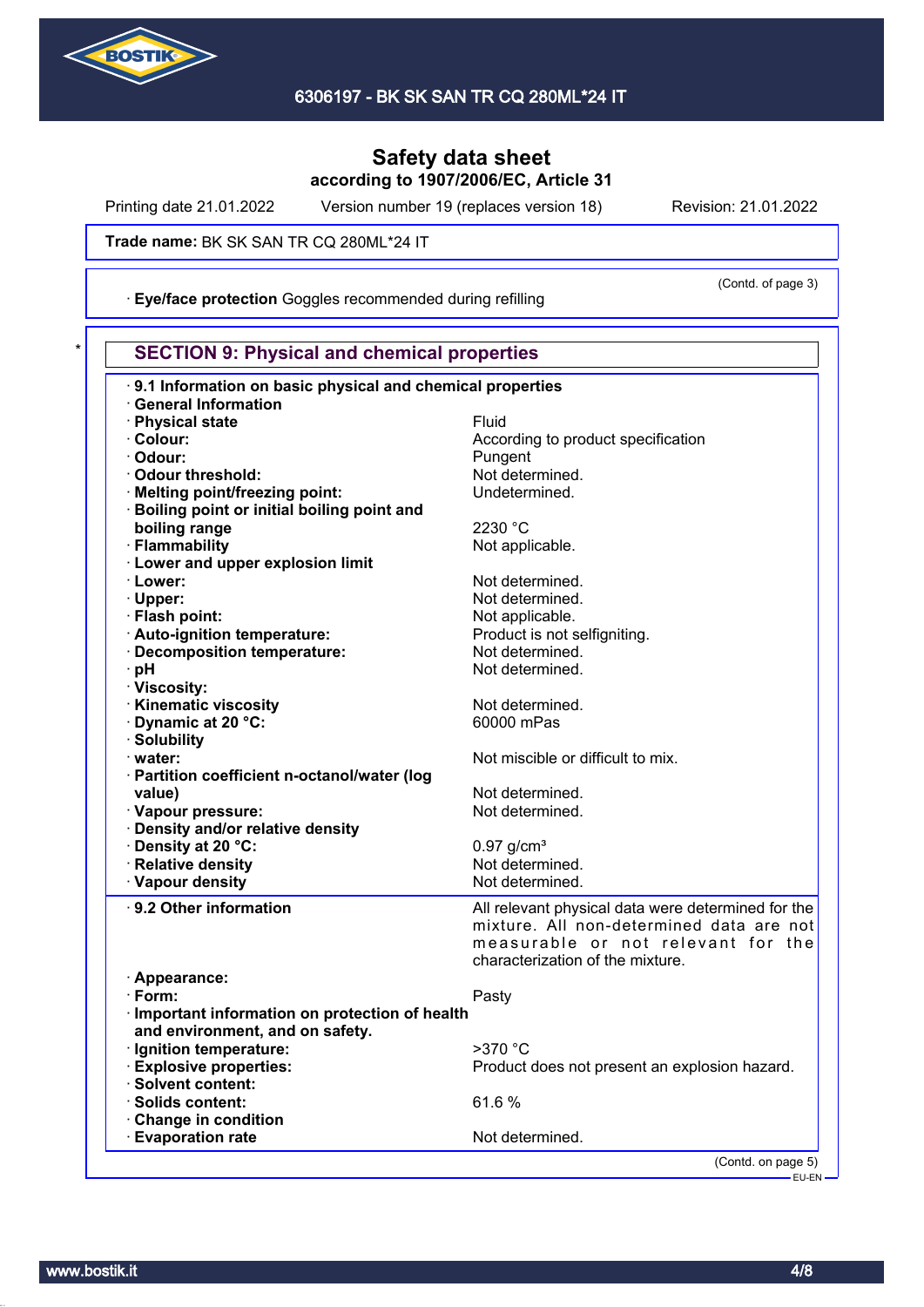

Printing date 21.01.2022 Version number 19 (replaces version 18) Revision: 21.01.2022

**Trade name: BK SK SAN TR CQ 280ML\*24 IT** 

|                                               |      | (Contd. of page 4) |
|-----------------------------------------------|------|--------------------|
| Information with regard to physical hazard    |      |                    |
| classes                                       |      |                    |
| · Explosives                                  | Void |                    |
| · Flammable gases                             | Void |                    |
| · Aerosols                                    | Void |                    |
| <b>Oxidising gases</b>                        | Void |                    |
| · Gases under pressure                        | Void |                    |
| · Flammable liquids                           | Void |                    |
| $\cdot$ Flammable solids                      | Void |                    |
| $\cdot$ Self-reactive substances and mixtures | Void |                    |
| · Pyrophoric liquids                          | Void |                    |
| · Pyrophoric solids                           | Void |                    |
| · Self-heating substances and mixtures        | Void |                    |
| · Substances and mixtures, which emit         |      |                    |
| flammable gases in contact with water         | Void |                    |
| $\cdot$ Oxidising liquids                     | Void |                    |
| · Oxidising solids                            | Void |                    |
| Organic peroxides                             | Void |                    |
| Corrosive to metals                           | Void |                    |
| <b>Desensitised explosives</b>                | Void |                    |

## **SECTION 10: Stability and reactivity**

· **10.1 Reactivity** No further relevant information available.

· **10.2 Chemical stability**

· **Thermal decomposition / conditions to be avoided:**

No decomposition if used according to specifications.

- · **10.3 Possibility of hazardous reactions** No dangerous reactions known.
- · **10.4 Conditions to avoid** No further relevant information available.

· **10.5 Incompatible materials:** No further relevant information available.

· **10.6 Hazardous decomposition products:** No dangerous decomposition products known.

## **SECTION 11: Toxicological information**

· **11.1 Information on hazard classes as defined in Regulation (EC) No 1272/2008**

· **Acute toxicity** Based on available data, the classification criteria are not met.

### · **LD/LC50 values relevant for classification:**

**64359-81-5 4,5-dichloro-2-octyl-2H-isothiazol-3-one**

Oral LD50 567 mg/kg (ATE)

Inhalative LC50/4 h  $0.16$  mg/l (ATE)

· **Skin corrosion/irritation** Based on available data, the classification criteria are not met.

- · **Serious eye damage/irritation** Based on available data, the classification criteria are not met.
- · **Respiratory or skin sensitisation** Based on available data, the classification criteria are not met. · **Germ cell mutagenicity**
- Not applicable.

Based on available data, the classification criteria are not met.

(Contd. on page 6)

EU-EN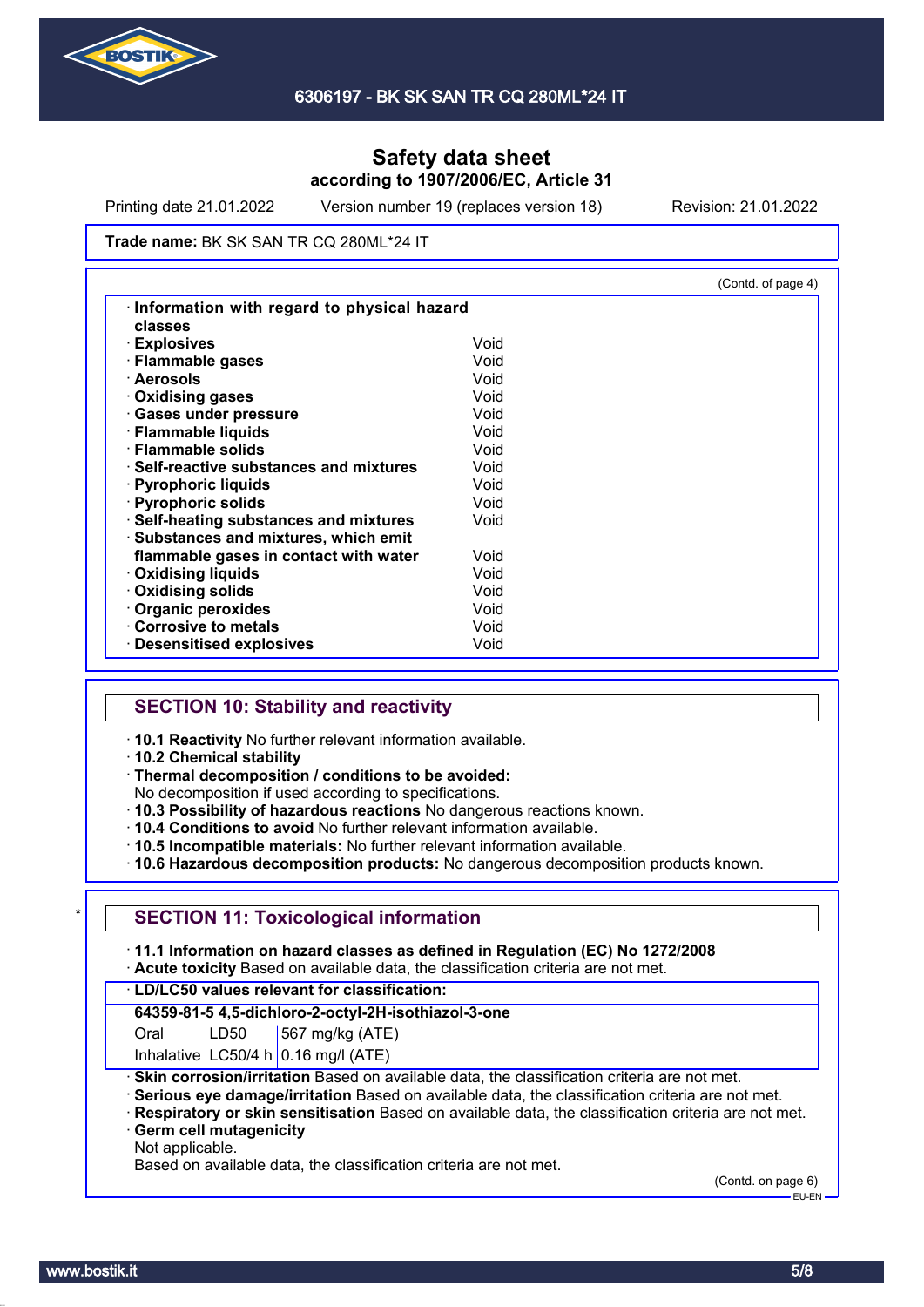

6306197 - BK SK SAN TR CQ 280ML\*24 IT

# **Safety data sheet according to 1907/2006/EC, Article 31**

Printing date 21.01.2022 Version number 19 (replaces version 18) Revision: 21.01.2022

### **Trade name: BK SK SAN TR CQ 280ML\*24 IT**

(Contd. of page 5)

· **Carcinogenicity** Based on available data, the classification criteria are not met.

- · **Reproductive toxicity** Based on available data, the classification criteria are not met.
- · **STOT-single exposure** Based on available data, the classification criteria are not met.
- · **STOT-repeated exposure** Based on available data, the classification criteria are not met.
- · **Aspiration hazard** Based on available data, the classification criteria are not met.
- · **Additional toxicological information:**
- · **Acute effects (acute toxicity, irritation and corrosivity)** Not applicable.
- · **Sensitisation** Not applicable.
- · **Repeated dose toxicity** Not applicable.
- · **11.2 Information on other hazards**

#### · **Endocrine disrupting properties**

None of the ingredients is listed.

# **SECTION 12: Ecological information**

- · **12.1 Toxicity**
- · **Aquatic toxicity:** No further relevant information available.
- · **12.2 Persistence and degradability** No further relevant information available.
- · **12.3 Bioaccumulative potential** No further relevant information available.
- · **12.4 Mobility in soil** No further relevant information available.
- · **12.5 Results of PBT and vPvB assessment**
- · **PBT:** Not applicable.
- · **vPvB:** Not applicable.
- · **12.6 Endocrine disrupting properties**
- The product does not contain substances with endocrine disrupting properties.
- · **12.7 Other adverse effects**
- · **Remark:** Harmful to fish

#### · **Additional ecological information:**

#### · **General notes:**

Water hazard class 1 (German Regulation) (Self-assessment): slightly hazardous for water Do not allow undiluted product or large quantities of it to reach ground water, water course or sewage system.

Harmful to aquatic organisms

## **SECTION 13: Disposal considerations**

### · **13.1 Waste treatment methods**

· **Recommendation**

Must not be disposed together with household garbage. Do not allow product to reach sewage system.

Disposal must be made according to official regulations.

- · **Uncleaned packaging:**
- · **Recommendation:**

Packagings that may not be cleansed are to be disposed of in the same manner as the product.

(Contd. on page 7)

EU-EN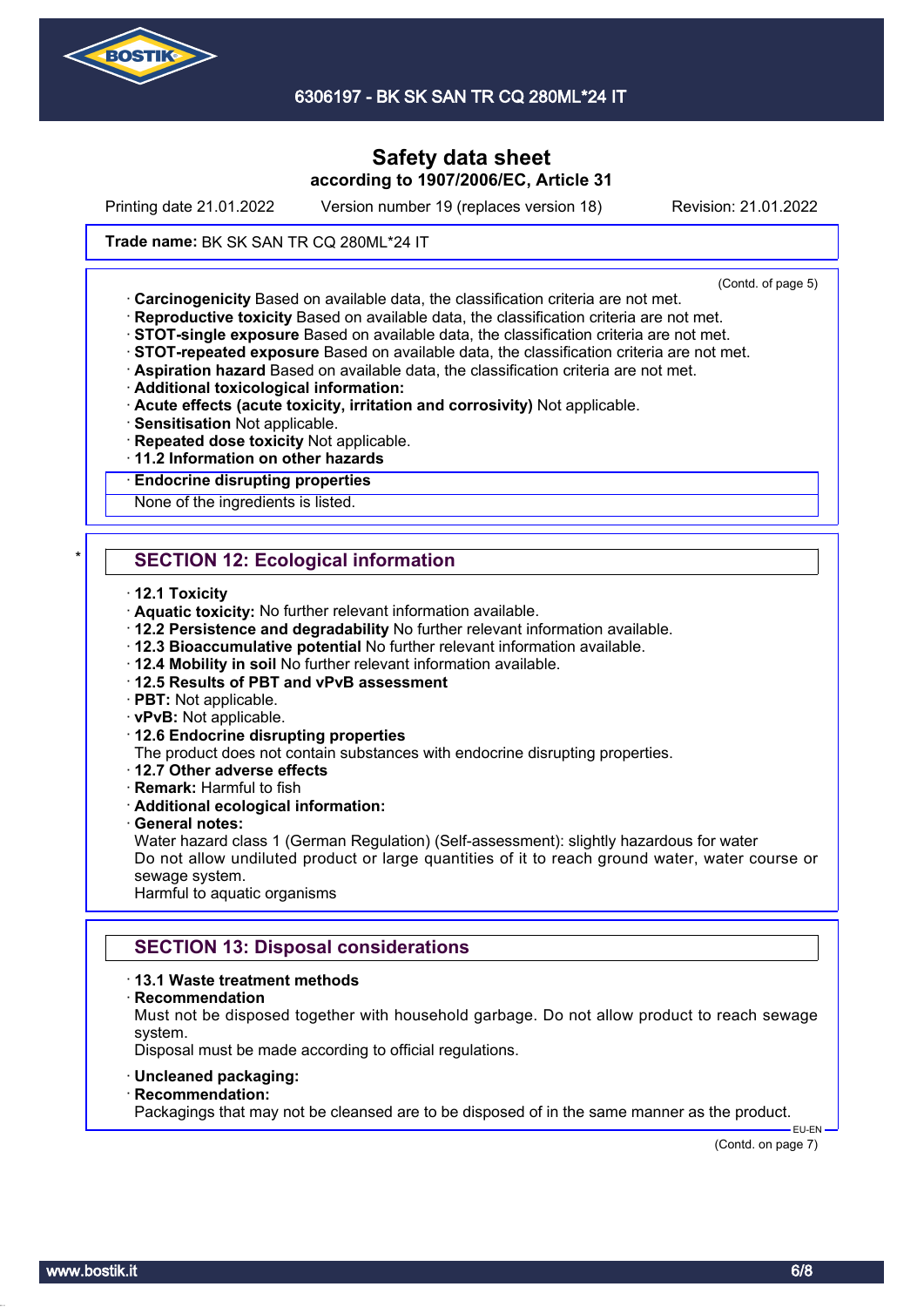

Printing date 21.01.2022 Version number 19 (replaces version 18) Revision: 21.01.2022

**Trade name: BK SK SAN TR CQ 280ML\*24 IT** 

(Contd. of page 6)

| <b>SECTION 14: Transport information</b>                               |                                                                                                                                                                     |  |
|------------------------------------------------------------------------|---------------------------------------------------------------------------------------------------------------------------------------------------------------------|--|
| 14.1 UN number or ID number<br>· ADR/ADN, IMDG, IATA                   | not regulated                                                                                                                                                       |  |
| $\cdot$ ADN                                                            | not regulated                                                                                                                                                       |  |
| 14.2 UN proper shipping name<br>· ADR/ADN, ADN, IMDG, IATA             | not regulated                                                                                                                                                       |  |
| 14.3 Transport hazard class(es)                                        |                                                                                                                                                                     |  |
| · ADR/ADN, ADN, IMDG, IATA<br>· Class                                  | not regulated                                                                                                                                                       |  |
| 14.4 Packing group<br>· ADR/ADN, IMDG, IATA                            | not regulated                                                                                                                                                       |  |
| 14.5 Environmental hazards:<br>· Marine pollutant:                     | <b>No</b>                                                                                                                                                           |  |
| 14.6 Special precautions for user                                      | Not applicable.                                                                                                                                                     |  |
| 14.7 Maritime transport in bulk according to<br><b>IMO instruments</b> | Not applicable.                                                                                                                                                     |  |
| · Transport/Additional information:                                    | Not dangerous according to the above<br>specifications.                                                                                                             |  |
| $\cdot$ IMDG<br>· Remarks:                                             | Under certain conditions substances in Class 3<br>(flammable liquids) can be classified in<br>packinggroup III.<br>See IMDG, Part 2, Chapter 2.3, Paragraph 2.3.2.2 |  |
| · UN "Model Regulation":                                               | not regulated                                                                                                                                                       |  |

## **SECTION 15: Regulatory information**

· **15.1 Safety, health and environmental regulations/legislation specific for the substance or mixture**

· **Directive 2012/18/EU**

· **Named dangerous substances - ANNEX I** None of the ingredients is listed.

- · **REGULATION (EC) No 1907/2006 ANNEX XVII** Conditions of restriction: 3
- · **DIRECTIVE 2011/65/EU on the restriction of the use of certain hazardous substances in electrical and electronic equipment – Annex II**
- None of the ingredients is listed.

· **REGULATION (EU) 2019/1148**

· **Regulation (EC) No 273/2004 on drug precursors**

None of the ingredients is listed.

(Contd. on page 8)

EU-EN